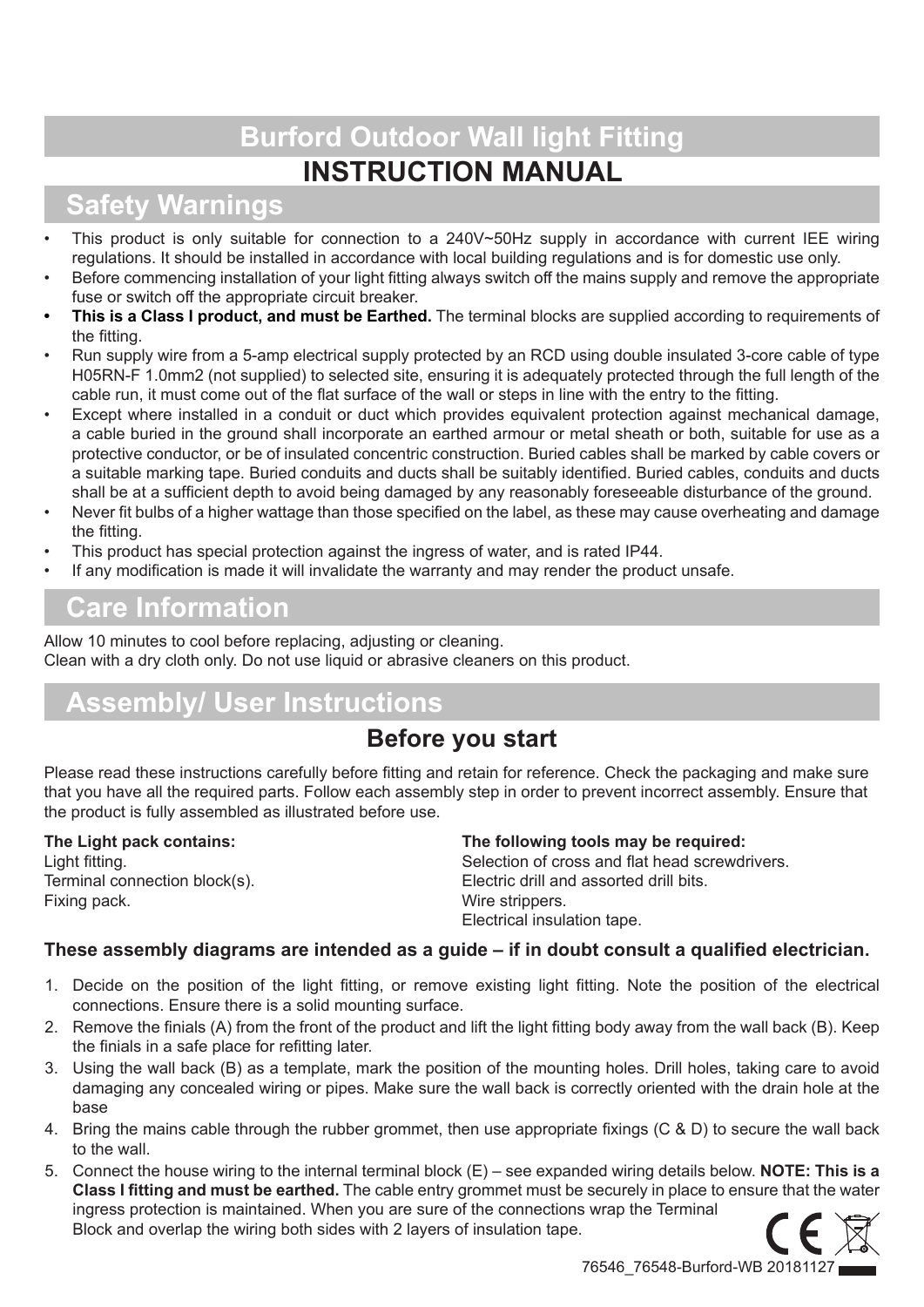## **Assembly/ User Instructions Continued**

- 6. Place the light fitting over the threads of the securing screws and refit the finials (A) to secure. Make sure the rubber seal (F) is in place to maintain the IP rating and ensure the fitting is correctly oriented - lampholder must point upwards.
- 7. Place glass panels (G) into the metal shade frame (H).
- 8. Fit the bulb (K not supplied). **NOTE: Never fit bulbs of a higher wattage than those specified on the label as these may cause overheating and damage the fitting.**
- 9. Place the shade top (L) onto the metal shade frame and secure in place with the finials (M)
- 10. Turn on the power and test.
- 11. 76548 is fitted with a PIR sensor (N). Please see overleaf for adjustment details.